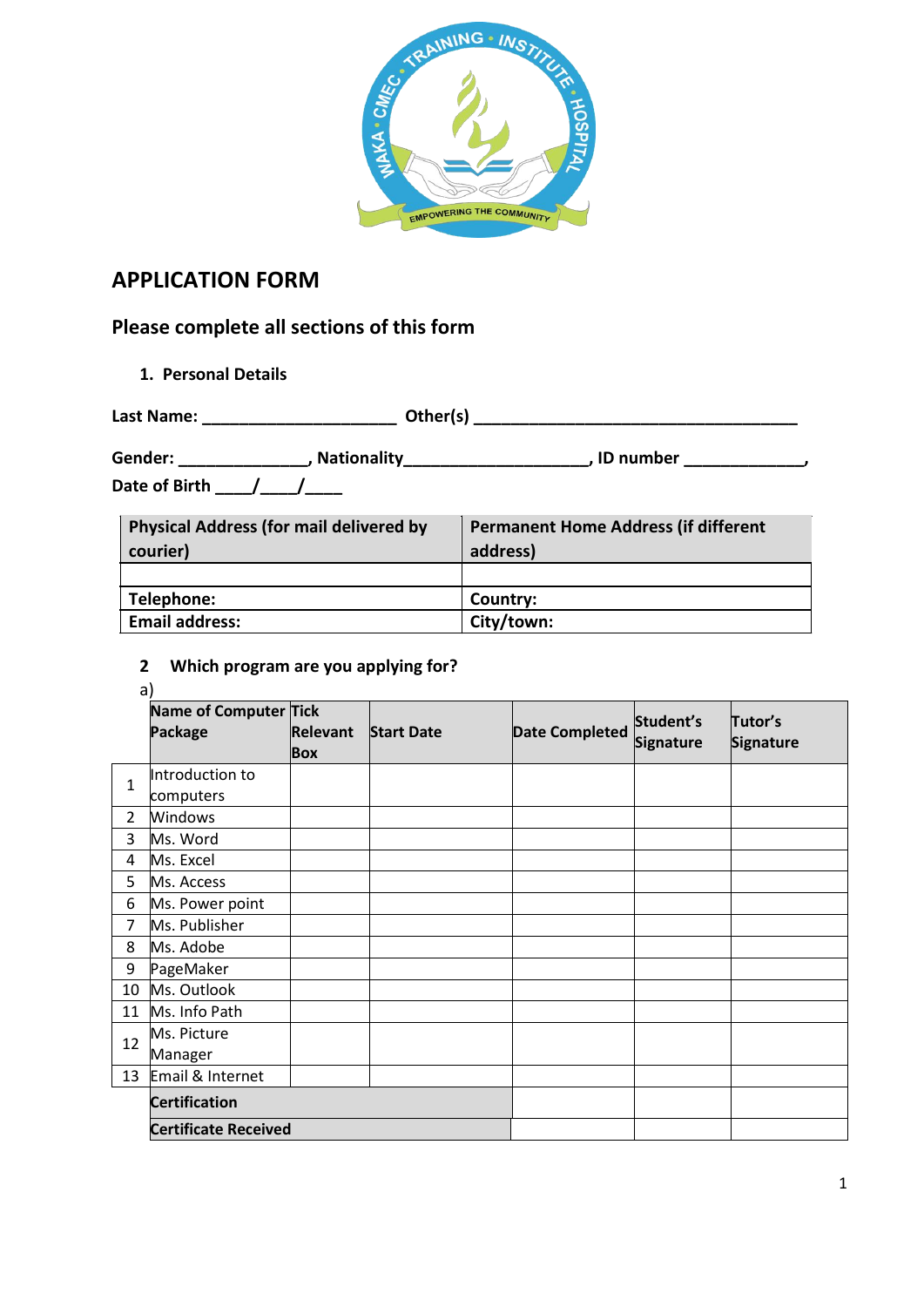|  | a) Other tailor made courses specify |
|--|--------------------------------------|
|--|--------------------------------------|

**2. Please indicate your source of funding: \_\_\_\_ Self sponsored, \_\_\_\_ Employer** 

\_\_\_\_\_\_\_\_\_\_\_\_\_\_\_\_\_\_\_\_\_\_\_\_\_\_\_\_\_\_\_\_\_\_\_\_\_\_\_\_\_\_\_\_\_\_\_\_\_\_\_\_\_\_\_\_\_\_\_\_\_\_\_

\_\_\_\_\_\_\_\_\_\_\_\_\_\_\_\_\_\_\_\_\_\_\_\_\_\_\_\_\_\_\_\_\_\_\_\_\_\_\_\_\_\_\_\_\_\_\_\_\_\_\_\_\_\_\_\_\_\_\_\_\_\_\_\_\_\_

- a. If employer kindly provide details
- b. If other agency specify

# **3. Academic and professional qualifications (Please start with most recent):**

| Qualification | Title of the course | Institution | $From - To$ | <b>Final grades</b> |
|---------------|---------------------|-------------|-------------|---------------------|
|               |                     |             |             |                     |
|               |                     |             |             |                     |
|               |                     |             |             |                     |
|               |                     |             |             |                     |
|               |                     |             |             |                     |
|               |                     |             |             |                     |

\_\_\_\_\_\_\_\_\_\_\_\_\_\_\_\_\_\_\_\_\_\_\_\_\_\_\_\_\_\_\_\_\_\_\_\_\_\_\_\_\_\_\_\_\_\_\_\_\_\_\_\_\_\_\_\_\_\_\_\_

# *\*\*\*\*\* Please enclose certified copies of your certificates and bring the originals*

## **5. Employment history (please start with the most current/recent) Optional**

| <b>Position</b> | Name of the Address From $-$ to organization |  |  |
|-----------------|----------------------------------------------|--|--|
|                 |                                              |  |  |
|                 |                                              |  |  |
|                 |                                              |  |  |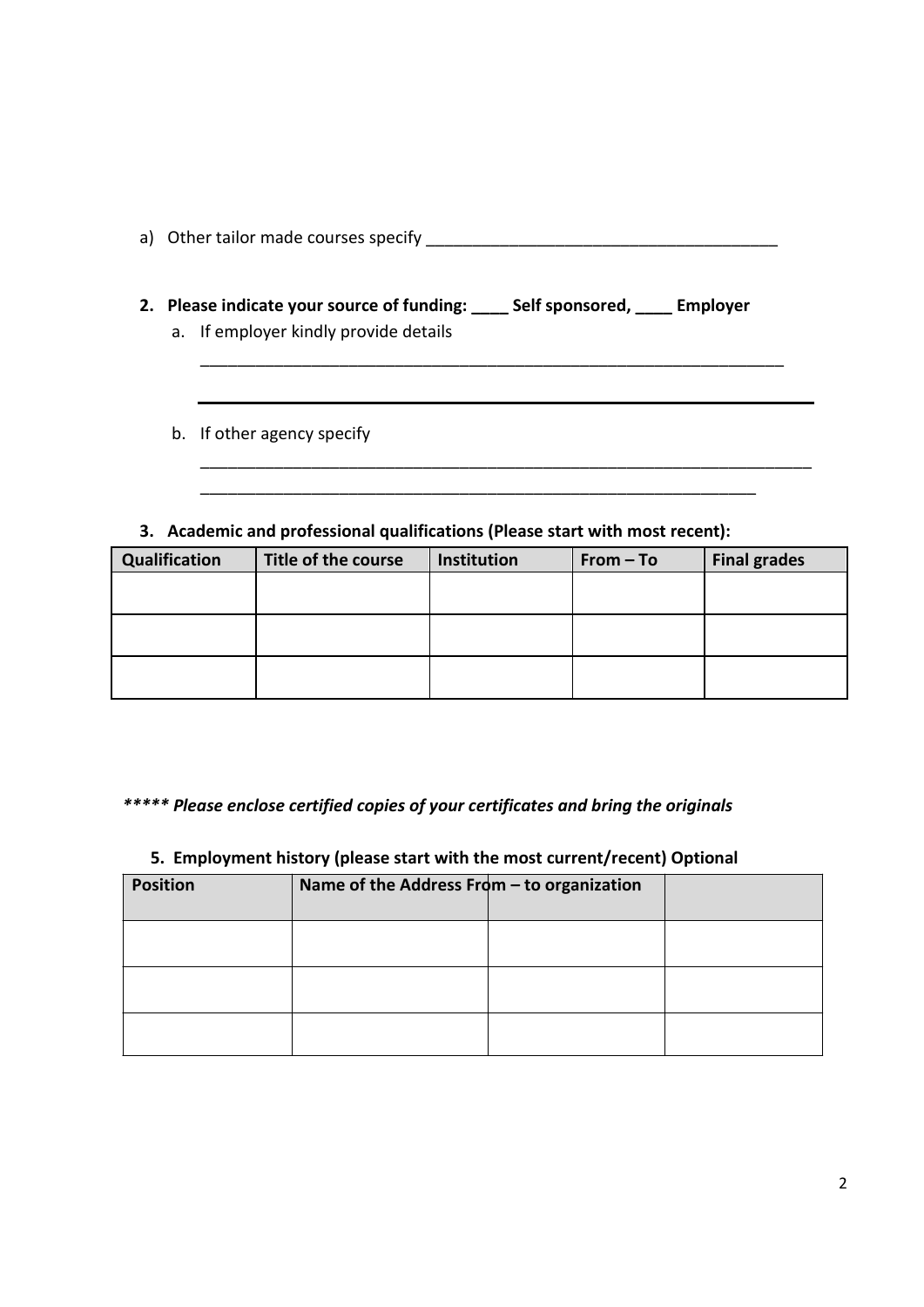- 6. **Briefly describe your current employment:**
- 7. **State the reason for selecting this program and how you expect to benefit from the program in your future work**

\_\_\_\_\_\_\_\_\_\_\_\_\_\_\_\_\_\_\_\_\_\_\_\_\_\_\_\_\_\_\_\_\_\_\_\_\_\_\_\_\_\_\_\_\_\_\_\_\_\_\_\_\_\_\_\_\_\_\_\_\_\_\_\_\_\_\_\_\_

\_\_\_\_\_\_\_\_\_\_\_\_\_\_\_\_\_\_\_\_\_\_\_\_\_\_\_\_\_\_\_\_\_\_\_\_\_\_\_\_\_\_\_\_\_\_\_\_\_\_\_\_\_\_\_\_\_\_\_\_\_\_\_\_\_\_\_\_

## **8. Please provide contact information for your referees**

| <b>Name</b> | <b>Address</b> | Capacity in which he/she is<br>known |
|-------------|----------------|--------------------------------------|
|             |                |                                      |
|             |                |                                      |
|             |                |                                      |

### **9. Indicate Your proficiency in the languages you speak and write**

| Language | Very good | Good | Adequate |
|----------|-----------|------|----------|
|          |           |      |          |
|          |           |      |          |
|          |           |      |          |
|          |           |      |          |

10. **How did you hear about WAKA Continuing Medical Education Centre** and the program you are applying for

\_\_\_\_\_\_\_\_\_\_\_\_\_\_\_\_\_\_\_\_\_\_\_\_\_\_\_\_\_\_\_\_\_\_\_\_\_\_\_\_\_\_\_\_\_\_\_\_\_\_\_\_\_\_\_\_\_\_\_\_\_\_\_\_\_\_\_\_\_